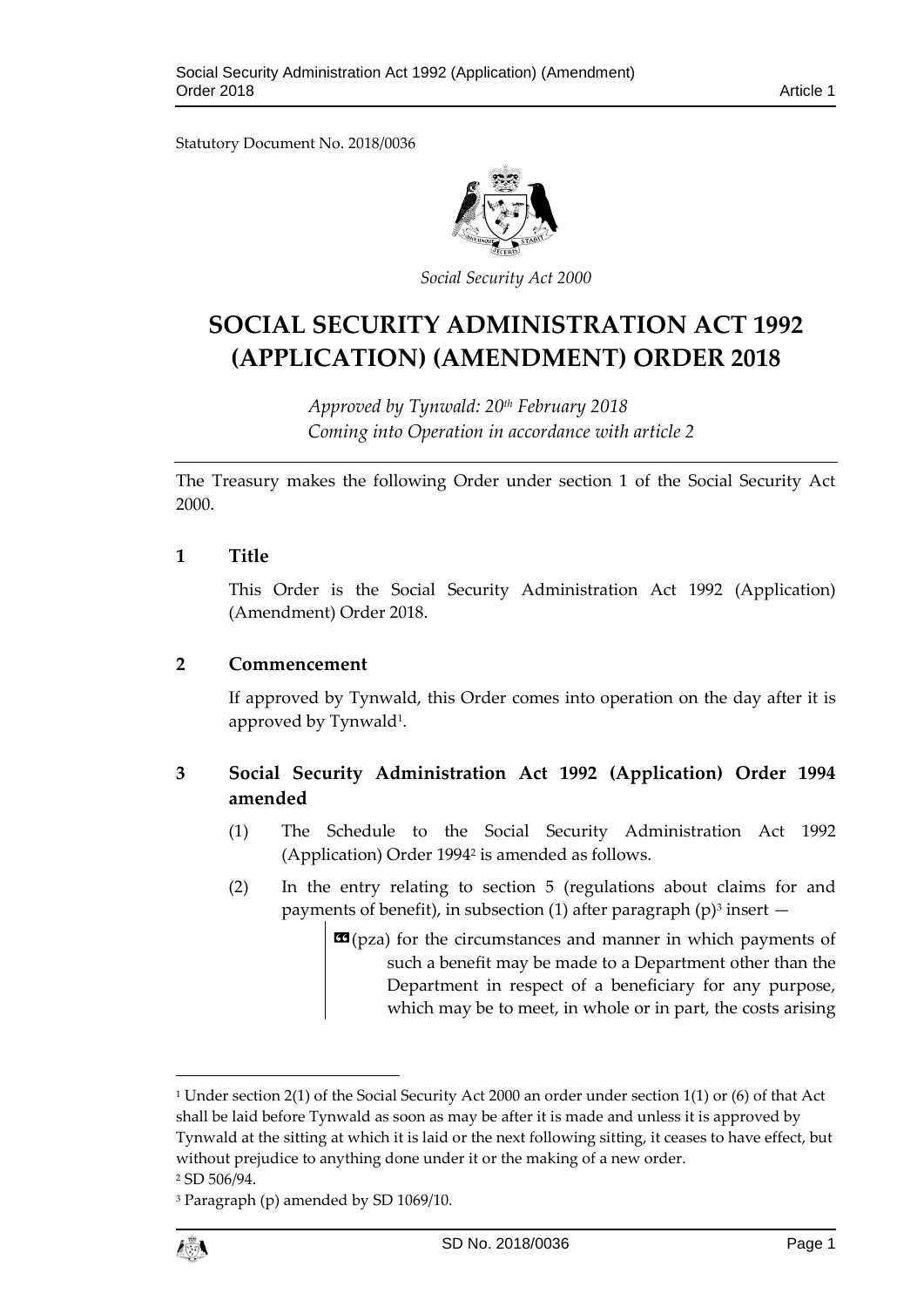from the exercise of any statutory function of that other Department in respect of the beneficiary; $\boldsymbol{\mathsf{\Xi}}$ .

**MADE 25TH JANUARY 2018**

## **A L CANNAN** *Minister for the Treasury*